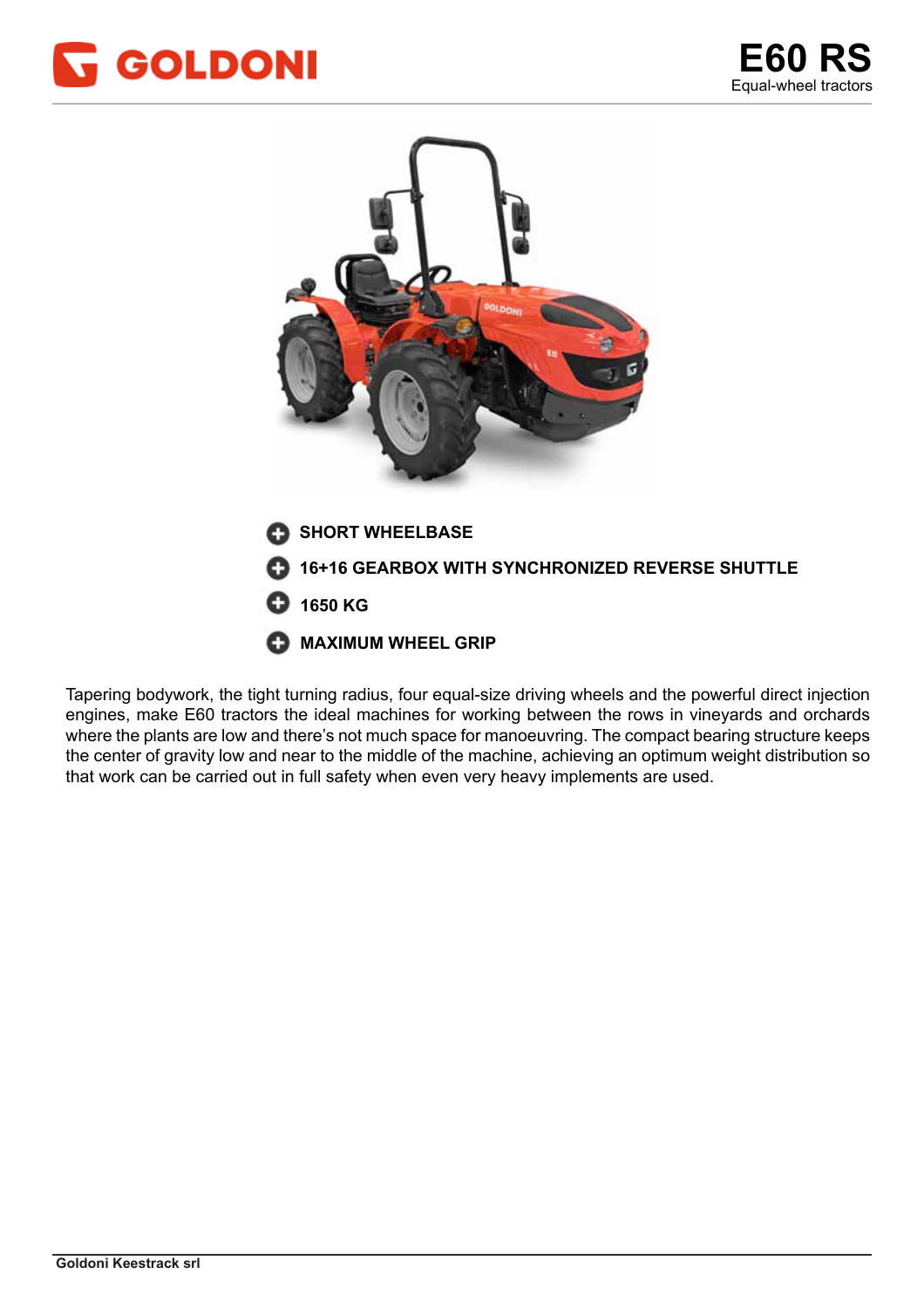## **PRICE LIST**

## **TECHNICAL FEATURES**

 $\bullet$  standard |  $\bullet$  on demand |  $\bullet$  not available

| <b>DESCRIPTION</b>                      |           | <b>VALUE</b>                                                |
|-----------------------------------------|-----------|-------------------------------------------------------------|
| <b>MODEL</b>                            |           |                                                             |
| Type                                    |           | • Equal wheels tractor                                      |
| <b>Structure</b>                        |           | • Self supporting integral                                  |
| Version                                 |           | • Steering wheels                                           |
| <b>ENGINE</b>                           |           |                                                             |
| Trademark                               |           | $\bullet$ VM                                                |
| Model                                   |           | $-$ D703 E3                                                 |
| Fuel supply                             |           | • Direct injection diesel                                   |
| Rated power (ECE R120)                  |           | ● 35,3KW / 48hp                                             |
| Legislation on emission                 |           | $\bullet$ STEP 3A                                           |
| Number of cylinders                     |           | $\bullet$ 3                                                 |
| Aspiration                              |           | • Aspirated                                                 |
| Nominal rate                            |           | $\bullet$ 2600 rev/min                                      |
| Cooling                                 |           | • On liquid                                                 |
| Swept volume                            |           | $\bullet$ 2082 cm3                                          |
| Specific fuel consumption               |           |                                                             |
| (maximum torque speed)                  |           |                                                             |
| Max torque                              |           | • 145Nm@1600rpm                                             |
| Torque reserve                          |           | • 8.8%                                                      |
| Tank capacity                           |           | $\bullet$ 30 litres                                         |
| Engine bonnet                           |           | $\bullet$ RTM                                               |
| <b>TRANSMISSION</b>                     |           |                                                             |
| Type transmission                       |           | Mechanical drive, four-wheel<br>drive                       |
| <b>Type gearbox</b>                     |           | • 16+16 synchronized                                        |
| Gearbox control                         | $\bullet$ | Mechanical with middle levers                               |
| Clutch                                  |           | • Dry monodisc, diameter 11"                                |
| Clutch control                          |           | • Hydraulic                                                 |
|                                         |           | PUSH & START device on the                                  |
| Security                                |           | clutch pedal                                                |
| Type reverser                           |           | Mechanical, synchronized with<br><b>NO-SPIN Interlock</b>   |
| Reverse control                         |           | $\bullet$ Lever                                             |
| Rear differential lock                  |           | • Mechanic                                                  |
| Front wheel drive coupling control      | -         |                                                             |
| Front differential lock                 |           | • Mechanic                                                  |
| Front swinging                          |           | $\bullet$ 15° right side + 15° left side                    |
| Minimum speed                           |           | $\bullet$ 0.9 Km/h                                          |
| Maximum speed (homologated)             |           | $30$ Km/h                                                   |
| <b>BRAKES</b>                           |           |                                                             |
| Rear braking                            |           | Multiplates bath oil, mechanical<br>control                 |
| Front braking type                      |           |                                                             |
| Secondary and parking brake             |           | Acting on rear wheels, by<br>indipendent mechanical control |
| Hydraulic trailer braking system        |           |                                                             |
| Trailer brake mechanical lever          |           | $\bullet$ CUNA type                                         |
| support                                 |           |                                                             |
| <b>STEERING WHEEL</b>                   |           |                                                             |
| Steering wheel system                   |           | <b>Hydrostatic with Load Sensing</b><br>valve               |
| Steering angle                          |           | $\bullet$ 34 $^{\circ}$                                     |
| <b>REAR PTO</b>                         |           |                                                             |
| <b>Type</b>                             |           | Single shaft, synchronized and<br>indipendent               |
| Indipendent speed from the gearbox      | ٠         | 540/750 rpm                                                 |
| More speeds indipendent from<br>gearbox |           |                                                             |
| Synchronized speed to the gearbox       |           | Yes                                                         |
| Rotation way (looking at the pto)       |           | Clockwise                                                   |
| Version                                 | $\bullet$ | 6 grooves 1-3/8"                                            |
| Clutch                                  |           | Hydraulic control, multiplates                              |
|                                         |           | bath-oil                                                    |

| <b>DESCRIPTION</b>                  | <b>VALUE</b>                 |
|-------------------------------------|------------------------------|
| Clutch control                      | • Electro-hydraulic          |
|                                     | PUSH & START device on       |
| Security                            | PTO selector                 |
| <b>FRONT PTO</b>                    |                              |
| Type                                |                              |
| <b>REAR LIFTER</b>                  |                              |
| Type                                | • Lifts and lowers hydraulic |
| Lifting capacity at the rear arms   | • $1500$ Kg                  |
| 3-points hitch                      | • Category 1                 |
| 3rd point mechanical arm            | • Category 1                 |
| Hydraulic 3rd point arm             |                              |
| Type of lower arms                  | $\bullet$ Fixes              |
| Type of right tie rod               | • Mechanic                   |
| <b>FRONT LIFTER</b>                 |                              |
| Type                                |                              |
| <b>HYDRAULIC SYSTEM</b>             |                              |
| Type                                | • Open center                |
| Pump flow rate                      | • 38 litres/minute           |
| First rear hydraulic scv            | • Double acting              |
| Second rear hydraulic scv           | • Double acting              |
| Third rear hydraulic scv            |                              |
| Front hydraulic scv                 |                              |
| Free oil discharge                  | • Quick 1/2 NPTF             |
| <b>ELECTRICAL FITTINGS</b>          |                              |
| Battery                             | ● 12V 680A 74Ah              |
| Security                            | • Battery disconnection      |
| Instrument                          | · Digital / analogic         |
| 1 pin socket                        | $\bullet$ 12 Volt            |
| 7 pins socket                       | $\bullet$ 12 Volt            |
| Rear working light                  | o Adjustable                 |
| Rotating lamp                       | o Orange                     |
| <b>OPERATING POSITION</b>           |                              |
| Platform                            | • Integral platform          |
| Front mudguard                      | • Body integrated            |
| Rear mudguard protection            | • Rubber profile             |
| Front mudguard protection           | • Rubber profile             |
| Roll-bar                            | • Folding Roll Bar           |
| Standard cab                        |                              |
| Left rearview mirror                | $\bullet$ Adjustable         |
|                                     | On spring suspension, with   |
| Seat                                | seat belt                    |
|                                     | Horizontal, vertical, driver |
| Seat adjustment                     | weight                       |
| Tool box                            | $\bullet$ Yes                |
| Use and maintenance manual          | $\bullet$ Yes                |
| <b>TOWING DEVICES</b>               |                              |
|                                     | C/CEE Category 7 heights     |
| Rear tow hook                       | O<br>adjustable              |
| Front tow hook                      | $\bullet$ Fix                |
| <b>WEIGHTS</b>                      |                              |
| Front                               |                              |
| By tyre filled with water           | With air / water valve       |
| <b>WEIGHTS AND DIMENSIONS</b>       |                              |
| Wheelbase                           | 1372 mm                      |
| Lenght (front bumper / rear lifting | $\bullet$ 3312 mm            |
| arms)                               |                              |
| Width (min-max)                     | $\bullet$ 1422 - 1518 mm     |
| Height with ROPS (min-max)          | $\bullet$ 2130 - 2210 mm     |
| Height on grille bonnet (min-max)   | $\bullet$ 993 - 1001 mm      |
| Height at steering wheel (min-max)  | $\bullet$ 1200 - 1260 mm     |
| Height at seat (min-max)            | 885 - 893 mm<br>$\bullet$    |
| Height at rear mudguard (min-max)   | 996 - 1004 mm<br>$\bullet$   |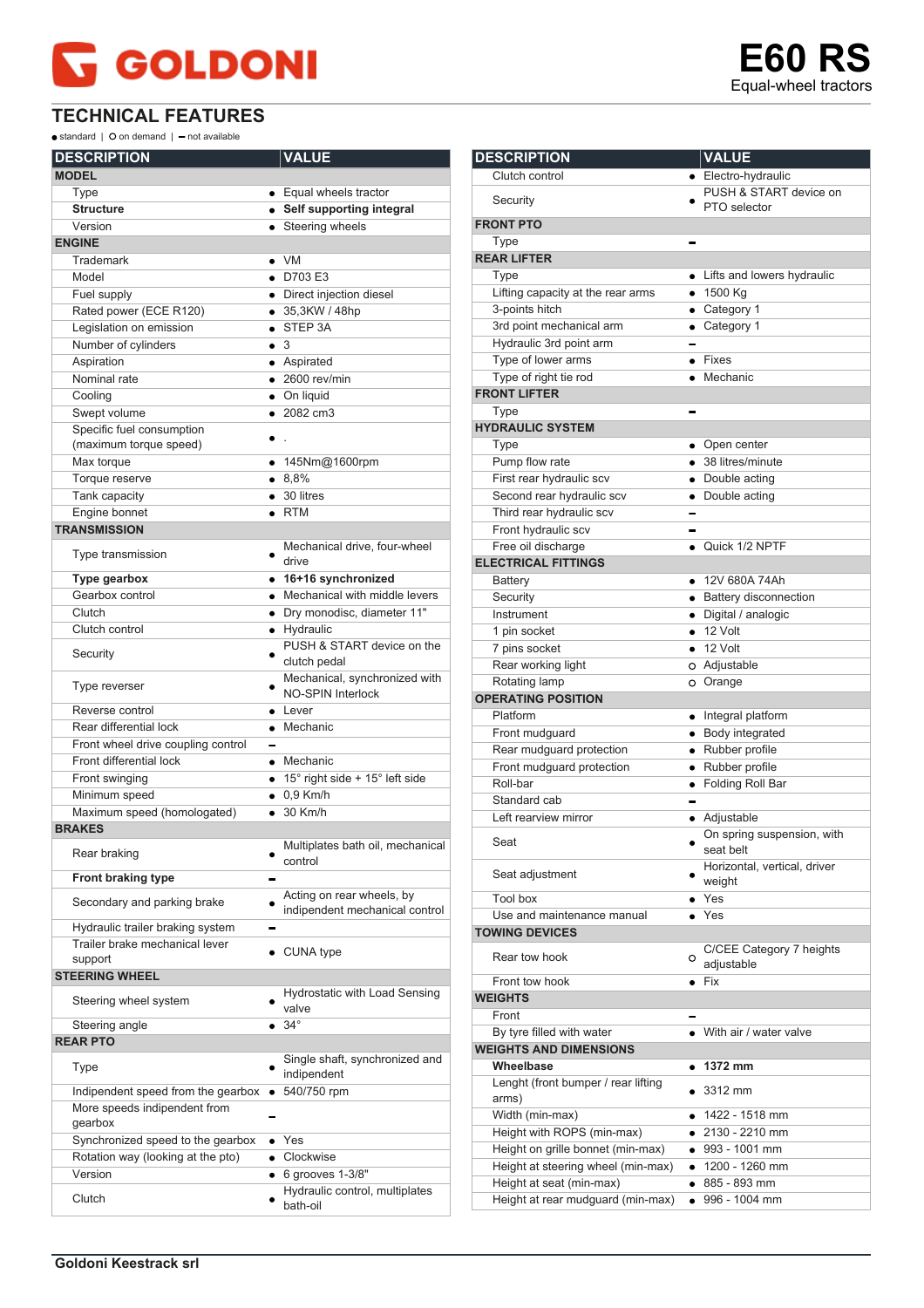



Tapering bodywork, the tight turning radius, four equal-size driving wheels and the powerful direct injection engines, make E60 tractors the ideal machines for working between the rows in vineyards and orchards where the plants are low and there's not much space for manoeuvring. The compact bearing structure keeps the center of gravity low and near to the middle of the machine, achieving an optimum weight distribution so that work can be carried out in full safety when even very heavy implements are used.